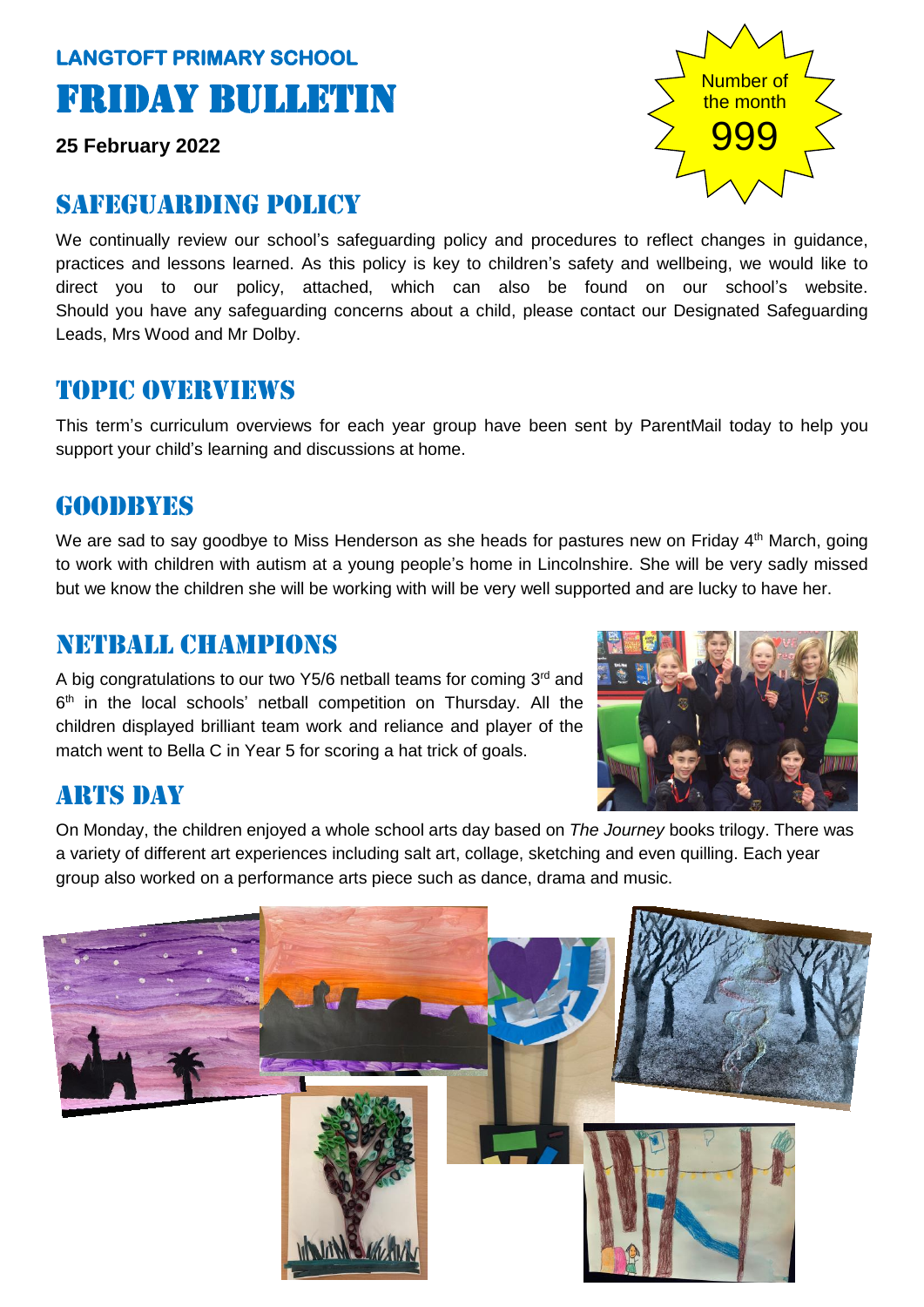# plea for takeways!

We are on the hunt for clear, plastic take-away containers to use in school. If you enjoy a Chinese or Indian take-away, we would kindly ask you to donate the containers they come in instead of throwing them away. We are ideally after about 100 so it's a good excuse to order a take-away or two instead of cooking!



# WORLD BOOK DAY

World Book Day is on Thursday 3<sup>rd</sup> March. As part of this, we are inviting children to come dressed as their favourite book character and they will also be enjoying a variety of reading based activities throughout the day including virtual author workshops, guessing the masked reader and 'drop everything and read'.

### Learning values

Following on from last term's focus on **Resilience**, we are now looking at how being **Inquisitive** can help us become successful life-long learners. Children will be exploring this in assemblies and in class throughout this term.

### WRITERS OF THE WEEK

This week's Writers of the Week are **Amelia E** in Foundation, **Rory B** in Year 1, **Teddy M** in Year 2, **Sebastian S** in Year 3, **Beatrice F** in Year 4, **Alfie B** in Year 5 and **Aydan F** in Year 6.

# Class updates

#### **For week commencing 28 th February 2022 Please find information about what each class are learning next week.**

### Foundation stage

This week we will base our learning around the Supertato books. We will write speech bubbles for the characters and create traps for the Evil Pea and his friends using junk modelling or construction items! In maths, the focus is on ordering numbers to 10, spotting missing/ muddled numbers and the composition of 9 (which numbers go together to make 9). In phonics, the children will learn the sounds 'igh' and 'ow'. We will be encouraging the children to write for different purposes such as labelling their Evil Pea trap or writing letters to send in the role-play Post Office. We will continue to start each day with our dough disco- if you haven't heard about this yet than I'm sure your child will tell you all about it! It helps the children strengthen their finger muscles ready to write and we love singing along to the fun songs.

### YEAR 1

Next week in Year 1 we will be doing a lot of comparing! In Science we will be comparing parts of our bodies to see what is the same and different about them and linking it in with our new topic in Maths, Length and Height. As part of our new topic 'Hospital Heroes' we will be comparing Hospitals from the past to those that we have today to help the children understand what has changed and why. In RE we will be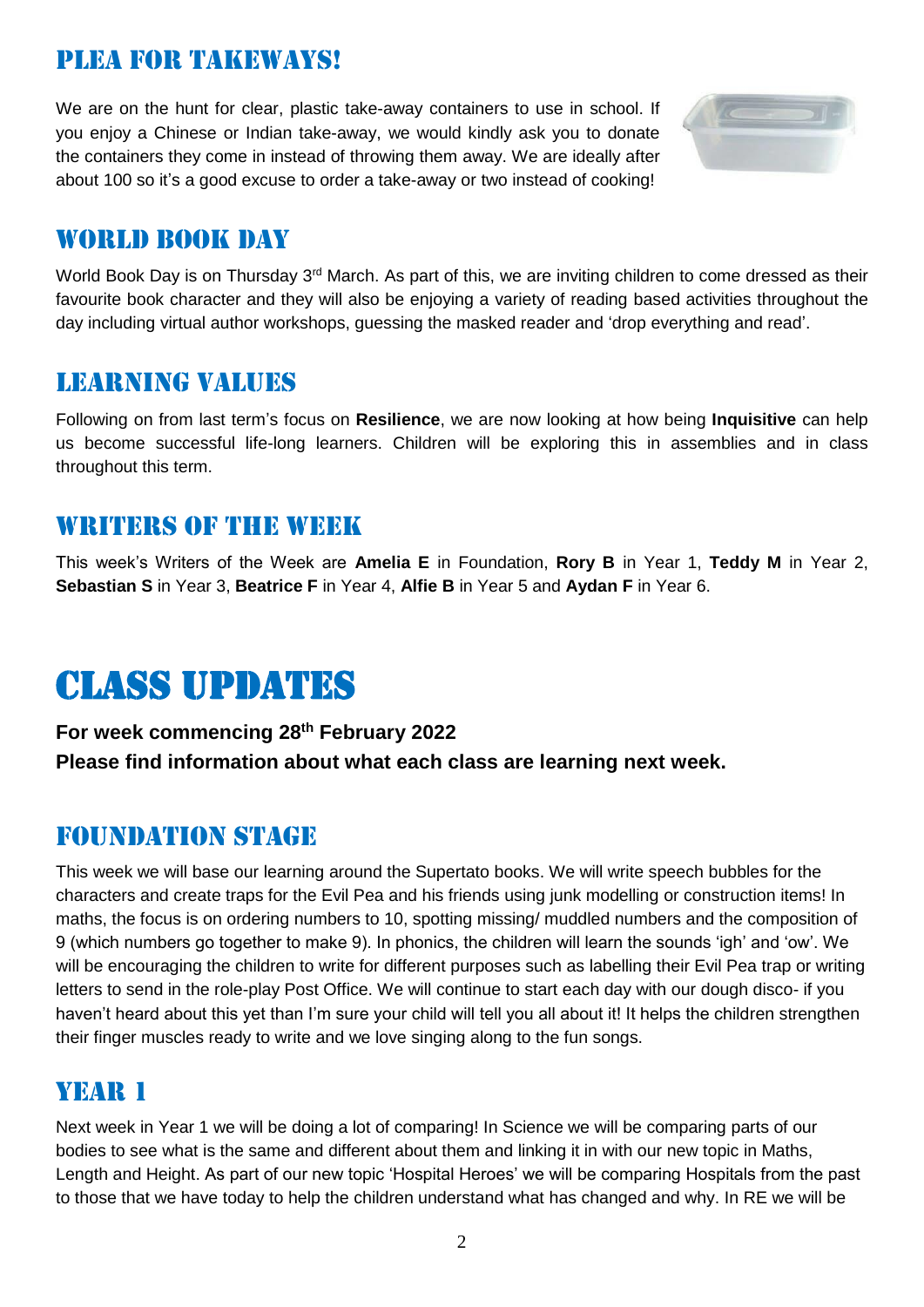learning about the Five Pillars of Islam and in PSHE how making healthy choices can help us feel good about ourselves. In English we will be completing our writing journey linked to the story 'Journey' by Aaron Becker, where we will be thinking about what we would draw and where we would go if we had a magic crayon.

# Year 2

In Year 2, we will be continuing our work linked to the picture book 'Journey' by Aaron Becker. We will be comparing the text to The Magic Paintbrush by Julia Donaldson and then begin to write our own story imagining we had a magic pen. In Maths, we will continue to learn about 2D and 3D shapes by investigating symmetry and then learning the names and properties of 3D shapes. In science, we will be finding out if our cress seeds that have been placed in different location have started to grow. We will be drawing plants in art and beginning to learn about yoga in PE.

On Monday we will enjoy our pyjama and movie afternoon for winning the most Dojos last term. Don't forget to come to school in your PE kit and we will get changed after lunch!

# YEAR 3

In Year 3, will shall be exploring the text 'Journey' in more detail and writing the next part of this exciting adventure. We will be exploring column multiplication and division in maths while trying to solve problems using this. In Science, we will continue to look at skeletons and muscles and explore which creatures have them on the inside or outside! We will continue with types of questions in computing as part of our databases topic to separate out animals from each other. In PE, we will improve our racket skills further using a tennis ball and our club technique in golf. In geography, we will be focussing on the climate differences when compared to the Amazon.

# YEAR 4

In Year 4 this week, we shall be continuing with our fractions work in maths. We will learn all about equivalent fractions and how to work these out. We will be using fractions walls to help us to do this. In English, we will complete our writing journey inspired by the wordless text 'Journey' by Aaron Becket. We have been working hard to collect ambitious vocabulary and plan a narrative piece based on this beautifully illustrated book. In science, we shall be doing an experiment to weigh the amount of carbon dioxide gas in bottles of fizzy pop. There will be lots of practical science investigations this term. In addition to this, we will be learning about the British resistance faced by the Roman army and the story of the Iceni Queen Boudicca.

# YEAR 5

In maths, we apply knowledge of measuring and finding perimeter to find unknown side lengths before building on previous Year 4 knowledge of counting squares to find the area, now moving on to using a formula to find the area of rectangles.

In English, we continue with our focus of 1<sup>st</sup> person narratives and begin to write our own fantasy stories inspired by Aaron Becker's 'Journey' and integrating dialogue and modal verbs.

In history, we learn about Queen Victoria and the impact of her reign. After exploring the facts about her monarchy, we will consider the legacy she left behind and the influence of the British Empire.

In art, we use our sketchbooks to learn about Victorian inventions. The Victorian period was an incredible time for innovation in Britain, and we shall learn about some of the changes.

In science, we begin to compare materials according to their properties.

This week, PE days are on Tuesday (which is outdoor adventurous activities this week) and Thursday (dance).